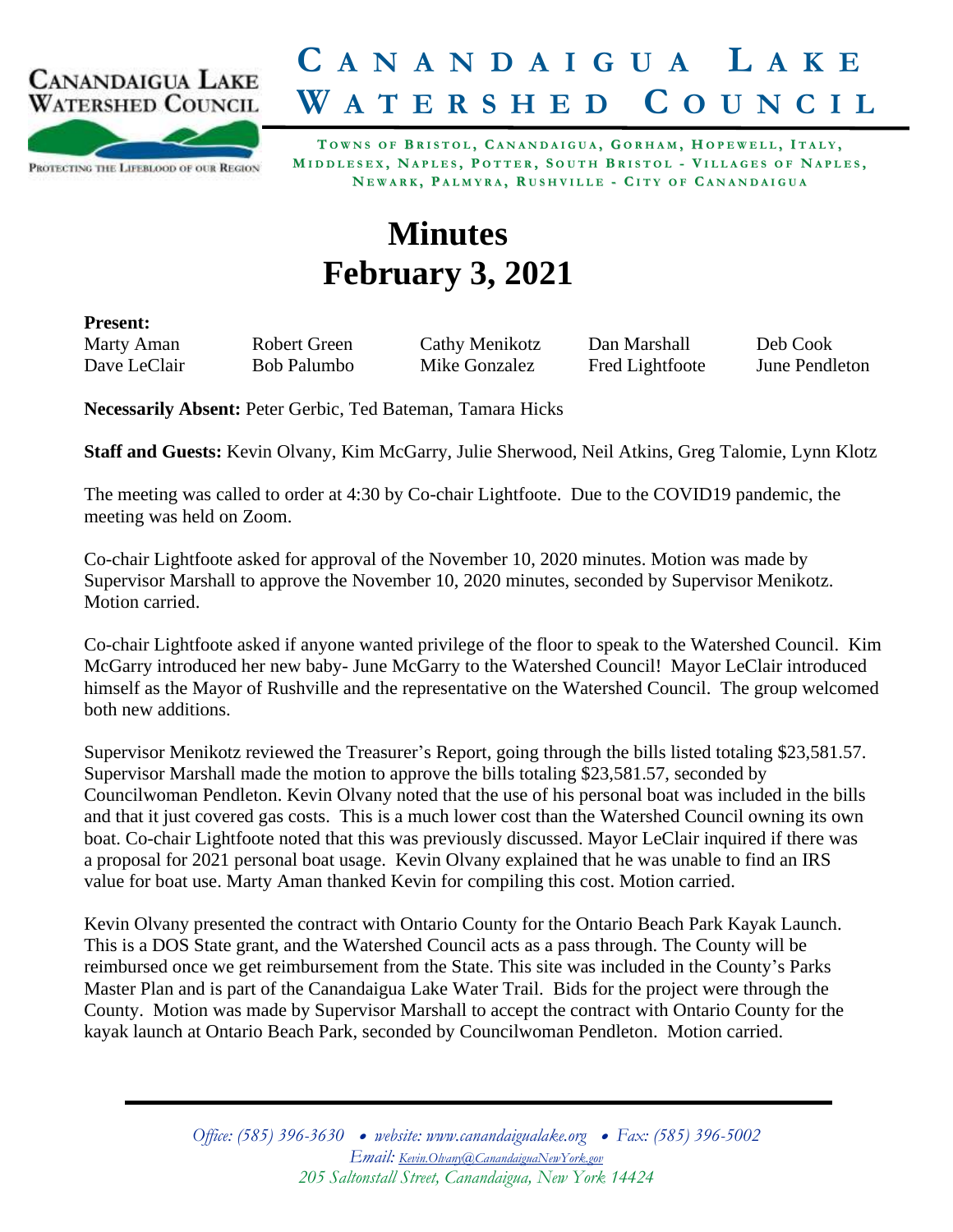Greg Talomie presented his proposal for use of LED flares on Canandaigua Lake for the Ring of Fire. He described the problems with chemical flares. His mission is to bring LED flares to the public through awareness, accessibility and affordability. Flares were tested for their visibility and how well they replicate the look of a chemical flare. He worked to identify a manufacturer for the selected LED flare. He is collaborating with the other Finger Lakes who also have Ring of Fire events to further promote LED flares and increase buying power. He is also working with Wegmans to carry the LED flares in their stores. He is looking for ways to increase awareness and was hoping that the Watershed Council could be a partner on that. The Watershed Council commended him on his work on the issue. Greg offered to provide the Towns with information sheets on the LED flares. He is hoping the Towns can help promote the flares. Lynn Klotz of the Watershed Association commented that there is a lot of interest and excitement on the flares and that they look like a combustible flare. Greg is hoping that Canandaigua Lake can be an example for other lakes and that they can set up tents to sell LED flares at multiple places. Kevin suggested that Towns could even put the flares on display. Kevin highlighted Greg's business plan and his ability to bring the cost of the LED flares down. Mayor Palumbo suggested that Greg contact emergency personnel, as there is also a safety component for the LED flares.

Co-chair Lightfoote inquired if there is a liability problem. Supervisor Menikotz deferred to each municipal attorney. Greg explained that it is basically an LED flashlight. Supervisor Lightfoote also noted that other LED flare companies could be upset if a municipality endorsed a specific company's LED flare. Mayor Palumbo suggested that the Watershed Council could promote or endorse the concept of an LED flare over a chemical flare. Supervisor Marshall made the motion supporting the concept of promoting the use of LED Flares during the Ring of Fire around Canandaigua Lake, seconded by Marty Aman. Motion carried.

The Watershed Council reviewed the progress of the 9 Element Plan. A key component to the plan is the watershed model. DEC has reviewed the QAPP for the model and given final comments. This will allow us to finalize the QAPP and the model. Once the DEC approves the QAPP and model, we can begin to have public meetings. We are encouraging residents to provide comments through our website.

The Watershed Council reviewed potential projects for the Source Water Protection Grant. This grant can be used to protect critical landscapes within the watershed. Kevin has been working with DEC on a few different land areas, but DEC has deemed some of them ineligible for the grant. Areas closer to intake pipes and along the shoreline are a priority. There is a parcel in the Town of Canandaigua that has a history for potential development and is located within ½ mile of the Canandaigua intake. It is one of the last remaining wooded shoreline parcels on the lake. The available grant has \$680,000 in State funding matched with \$170,000 in local match. The Town of Canandaigua is waiting on appraisal information and is engaging the public through their own process. Kevin suggested use of this grant funding to help the Town of Canandaigua purchase the parcel. This purchase would cover the entire local match for the grant, so the remaining grant funds could be used to purchase/restore other parcels. Supervisor Menikotz suggested Council members watch a video on the Town of Canandaigua's YouTube channel that reviews the project. She also noted that the Town is still gaging public interest. Kevin noted that 97% of the lake's shoreline is privately owned and this is a great opportunity to protect shoreline property. Mayor Palumbo made the motion to adopt Resolution 2021-1 that supports the use of \$350,000 in grant funds for the proposed project in the Town of Canandaigua, seconded by Councilwoman Pendleton. Motion carried.